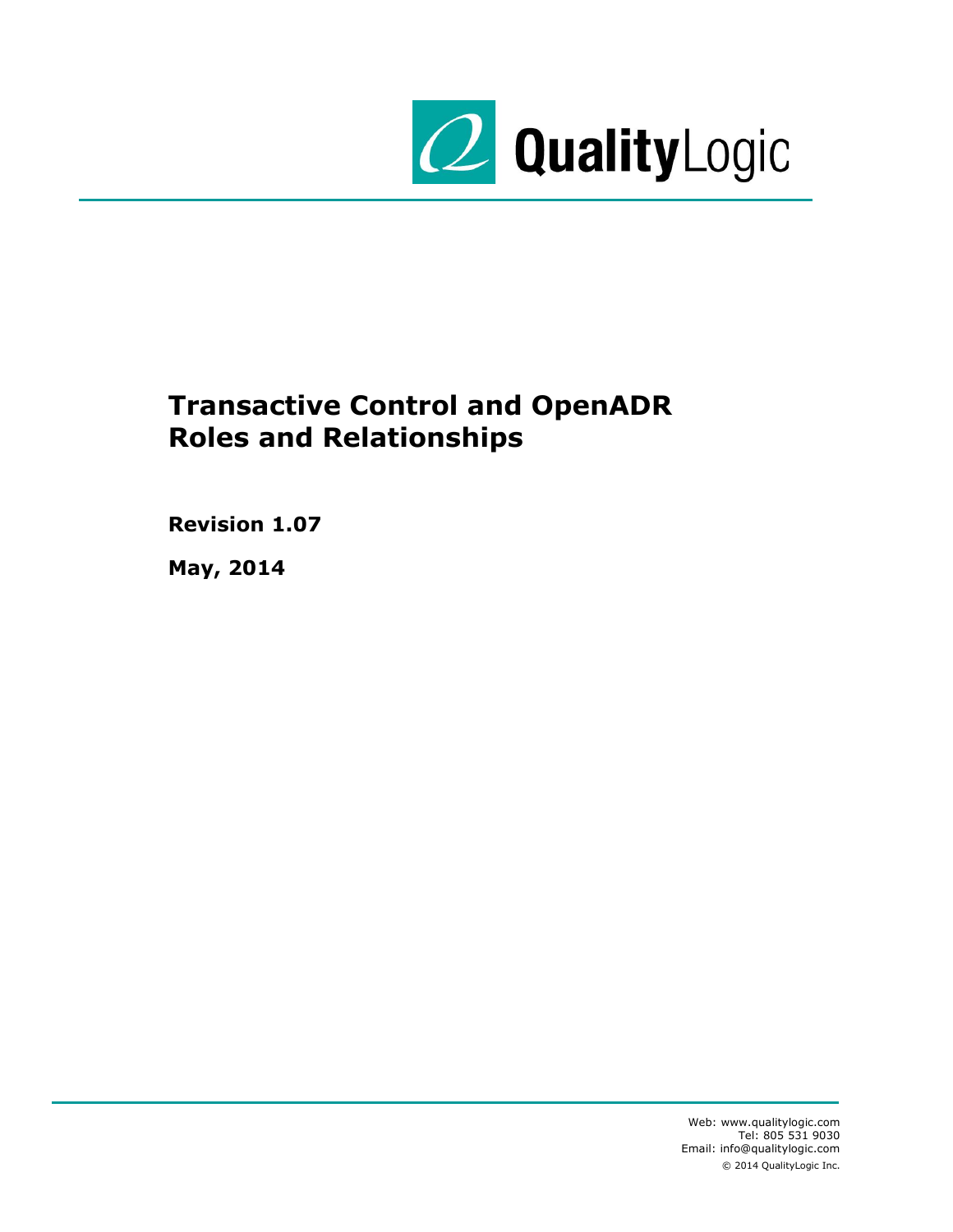

This material is based upon work supported by the Department of Energy under Award Number DE-OE0000190. This report was prepared as an account of work sponsored by an agency of the United States Government. Neither the United States Government nor any agency thereof, nor any of their employees, makes any warranty, express or implied, or assumes any legal liability or responsibility for the accuracy, completeness, or usefulness of any information, apparatus, product, or process disclosed, or represents that its use would not infringe privately owned rights. Reference herein to any specific commercial product, process, or service by trade name, trademark, manufacturer, or otherwise does not necessarily constitute or imply its endorsement, recommendation, or favoring by the United States Government or any agency thereof. The views and opinions of authors expressed herein do not necessarily state or reflect those of the United States Government or any agency thereof.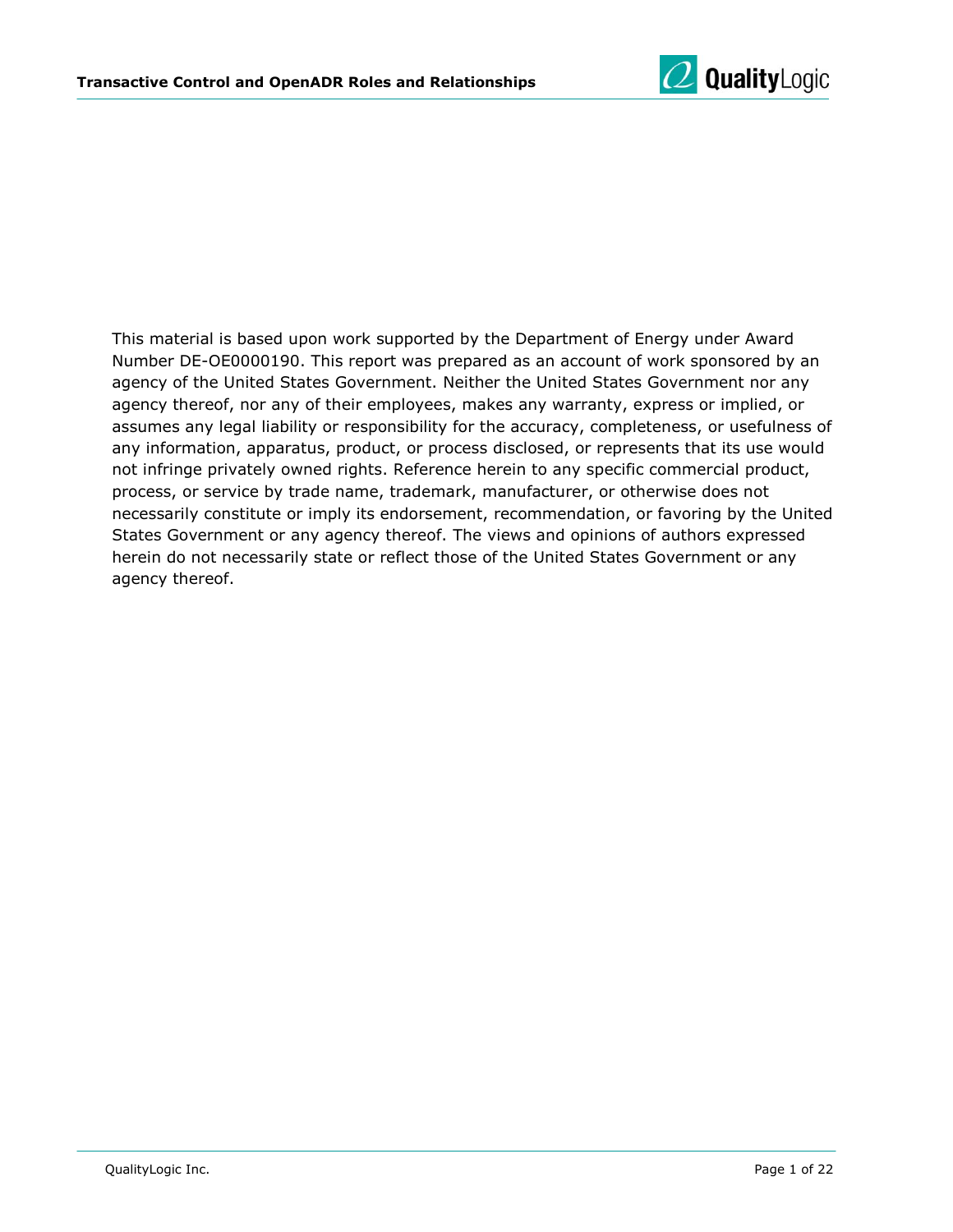

## **Table of Contents**

| Transactive Control and OpenADR Roles and Relationships1 |
|----------------------------------------------------------|
|                                                          |
|                                                          |
|                                                          |
| Energy Market Information Exchange (EMIX)  8             |
|                                                          |
|                                                          |
|                                                          |
|                                                          |
|                                                          |
|                                                          |
|                                                          |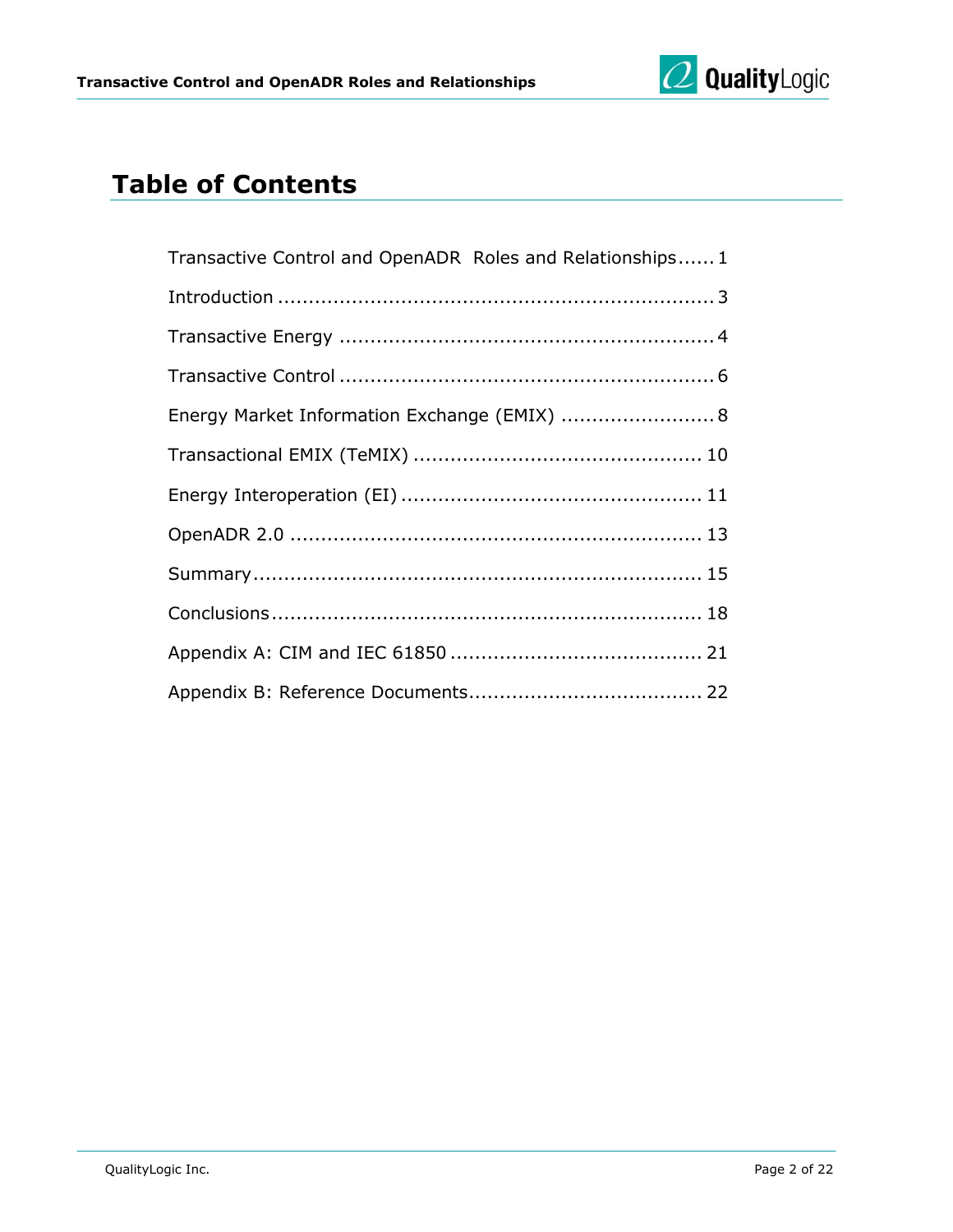

#### <span id="page-3-0"></span>**Introduction**

The purpose of this document is to provide a framework that simplifies understanding the interrelationships between Transactive Control (TC), Transactive Energy and Transactional EMIX (TeMIX), and OpenADR source standards – Energy Interoperation (EI) and Energy Market Information Exchange (EMIX). The goal is to clarify for the smart grid community the various roles, complements and overlaps of the emerging standards. Rightly or wrongly, the market has begun to view TC and OpenADR as competitors.

We start with a high level overview of each of the relevant technologies and standards, followed by an analysis of where they complement each other and where they overlap.

The complexity of smart grid technologies can make it difficult to differentiate the roles that many of the standards and profiles discussed in this paper play in smart grid operations. By profile, we are referring to a well-defined subset of a standard, typically with a set of conformance rules that bound the profile's implementation. For instance, OpenADR is a welldefined subset of Energy Interoperation.

Please note that many concepts related to these standards have been over-simplified in the following narrative in order to aid the reader in grasping big picture roles and differences between the standards.

The conclusions to this paper are framed from the perspective of Transactive Control and provide a framework for assessing the relevant standards in this context. Companion papers could easily use the source material in this paper to assess relationships from different perspectives.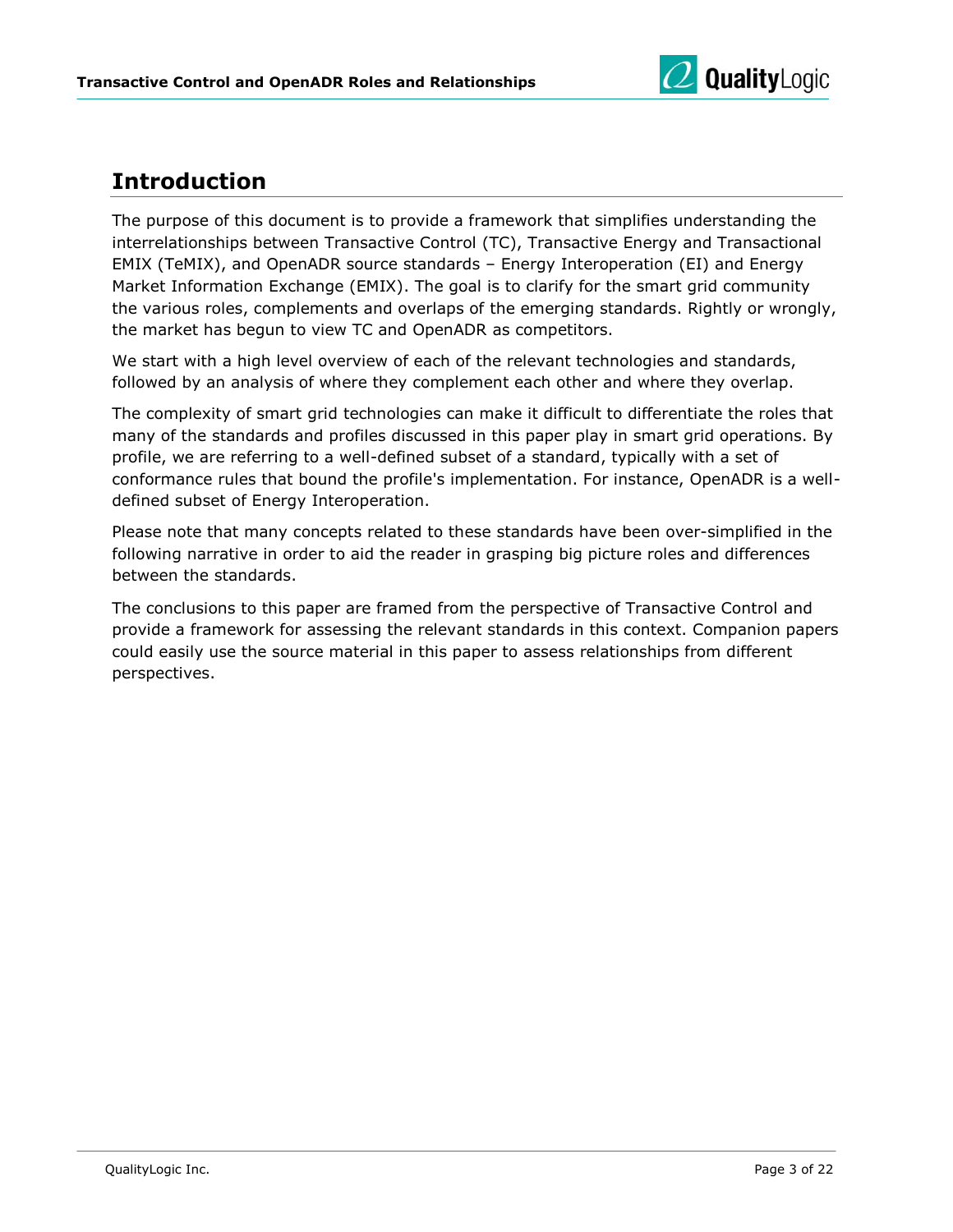

#### <span id="page-4-0"></span>**Transactive Energy**

Transactive Energy is not a standard, but rather a technique whereby the consumption or flow of electric power is managed using economic or market-based constructs. Energy transactions and/or operational decisions are based upon a value that represents the relative or actual economic value associated with the energy and its delivery.

The drivers behind the adoption of Transactive Energy include an increasing proportion of intermittent resources on the supply side, such as solar and wind, the addition of distributed energy resources that may not flow in a top-down manner, and the addition of electric vehicles as a potentially significant load factor. Traditional top-down control systems may be inadequate to economically and efficiently maintain system reliability as these drivers evolve over time. Transactive energy represents a more dynamic long-term solution where market forces are utilized to implement a decentralized closed-loop control system to deal with these new drivers.

There are several somewhat divergent definitions of Transactive Energy. The GridWise Architecture Council (GWAC) has described a formal framework for Transactive Energy, based on a definition in which Transactive Energy includes both economic mechanisms and control mechanisms. The objectives of the transactions within this framework include stabilizing the grid and dynamically balancing energy flow through the entire electrical infrastructure. The "value" considered in these transactions includes not only economic value but also operational concerns, such as grid stability and human preferences, that are not necessarily economically based – e.g., comfort at any cost. This broad interpretation of "value," along with the notion that a primary motivation for the transactions is the direct operational control of the grid and its distributed assets, is a key element of the Transactive Energy, in the Council's view. The Council's definition is purposely broad with the intent of being applicable to a number of different specific implementations of Transactive Energy systems.

A narrower definition of Transactive Energy comes out of the work done on TeMIX that is described further on in this paper. The concept is that Transactive Energy consists of frequent, easily-understood, peer-to-peer automated transactions between buyers and sellers. Buyers and sellers may be generators, loads, storage, or traders with no actual delivery and metering. Parties to a transaction take a position, which is a contract for delivery of a quantity of an energy product over a duration delivered to a location. Positions may be modified by additional buy and sell transactions as the forecasted market value of energy and consumption needs change. It is this continuous adjustment of positions based upon frequent transactions driven by changes to the market value of energy that characterizes Transactive Energy. Note that with this model, the "value" is purely economic and the assumption is that market forces (many transactions) will cause operational concerns to take care of themselves.

However, we are in the early stages of the adoption of an end-to-end Transactive Energy ecosystem, as shown in figure 1. In the broadest context, any current technology where the decision to participate in an energy transaction or make operational decisions based upon a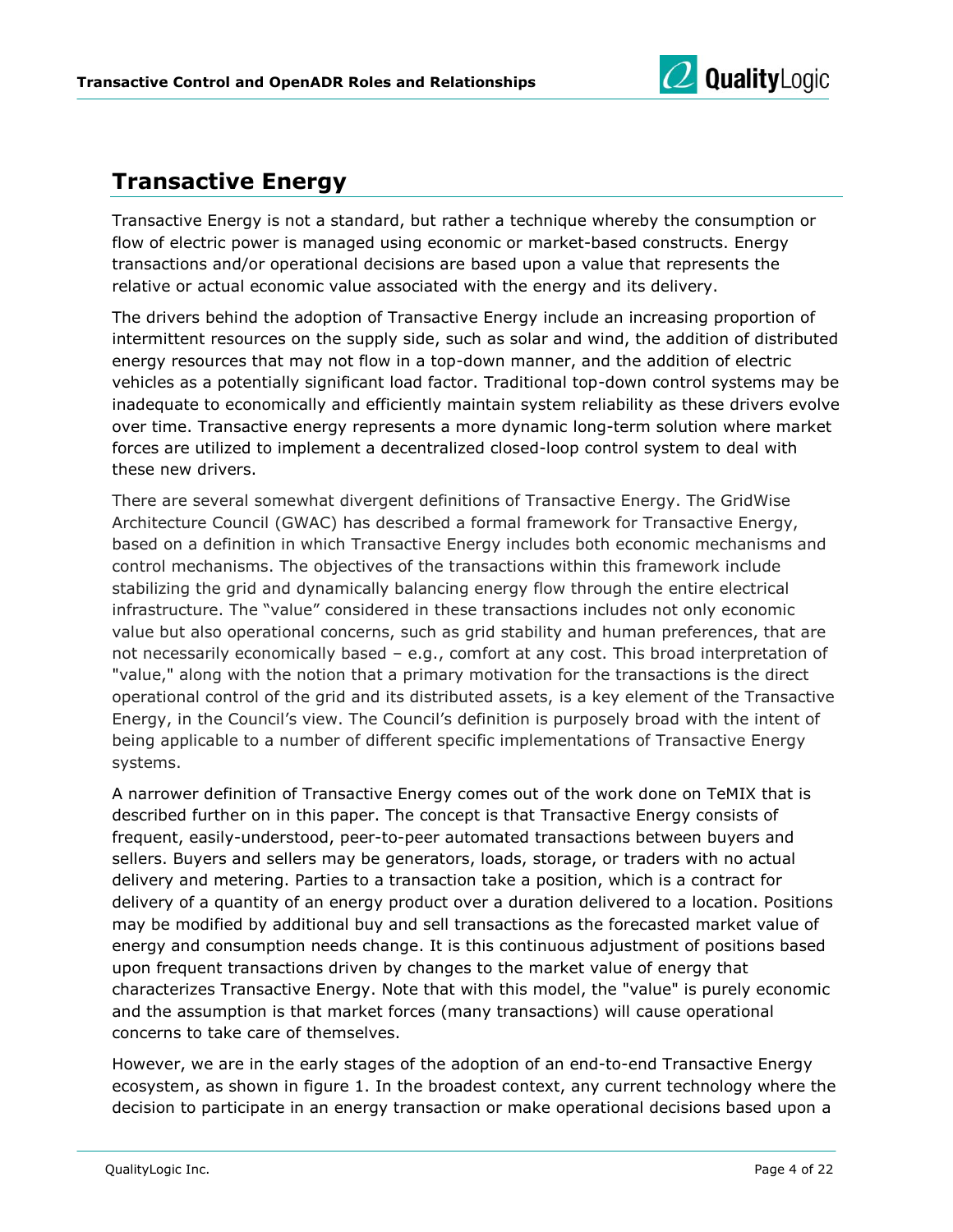

value representative of economic or operational value could be considered Transactive Energy. Examples might include trading in the wholesale electricity market or decisions to participate in Demand Response events based upon electricity pricing information.



*Figure 1: Stages of adoption of transactive operations for industry*

*Source: Paul De Martini, 1st International Conference and Workshop on Transactive Energy[9]*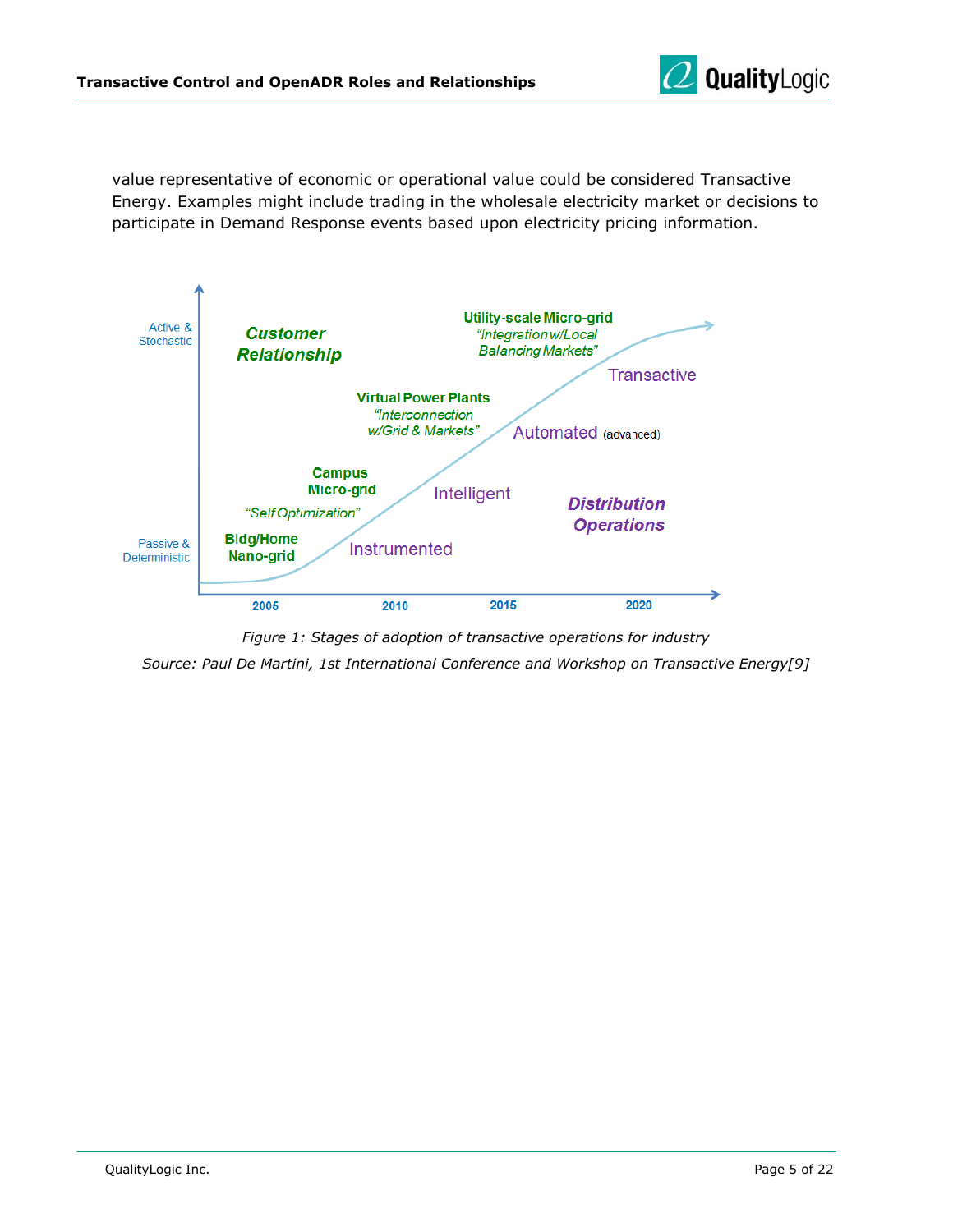

#### <span id="page-6-0"></span>**Transactive Control**

Transactive Control is a specific case of the general class of techniques referred to as Transactive Energy. The focus of Transactive Control, as the name implies, is on making operational "control" decisions based upon a "value," which may represent purely economic or some more abstract notion of value that could encompass factoring in operational concerns. <sup>1</sup> The PNW-SGDP is an example of a Transactive Control implementation. The Project demonstrates a distributed hierarchical system that includes a set of transactive signals that are distributed to coordinate future supply and load. This system of transactive nodes is designed to distribute the decision making throughout the transmission and distribution system, and has been architected to scale from large transmission sites down to customer premises. The transactive signals exchanged between nodes include a Transactive Incentive Signal (TIS) representative of forecasted energy costs and a Transactive Feedback Signal (TFS) representing forecasted energy flow through a node. By distributing these incentive and feedback signals, each transactive node can make informed local decisions to optimize costs across its energy supply and load consuming assets.

Figure 2 on the following page illustrates a simplified use case to aid the reader in understanding the core functionality of Transactive Control. Assume a Transactive Control network with two nodes, one that supplies energy (a supply node) and one that consumes electricity (a load node). The load node is associated with one or more responsive assets capable of modifying their load profiles. Similarly, the supply node is associated with one or more responsive assets capable of modifying their energy supply profile.

The following is a typical Transactive Control exchange from the perspective of the load node:

The supply node and load node exchange incentive and feedback signals every five minutes or when there is a change in conditions resulting in a significant change in the value of the TIS or TFS.

The load node's decision logic looks at both the future incentives (costs) and local conditions, including load requirements, and makes a decision whether to modify the planned behavior of responsive load assets at each future time interval in response to changes in the incentive signal or due to modified plans for use of the asset.

The load node will then update its energy flow forecast, based on the updated plan for load behavior, and a revised set of incentive and feedback signals will be exchanged between the supply and load nodes. This exchange results in another cycle of these steps until there is no significant change in TIS or TFS values. At that point the system has settled and agreement has been reached on the future action on both sides.

Each five minutes during the current time interval, the plan for load behavior is implemented by communicating to the responsive asset(s) via an advisory control signal

 $\overline{a}$ 

<sup>&</sup>lt;sup>1</sup> It should be noted that the term "transactive control" was chosen for the Project's technology before the techniques had been fully developed. A more correct term is "transactive control and coordination."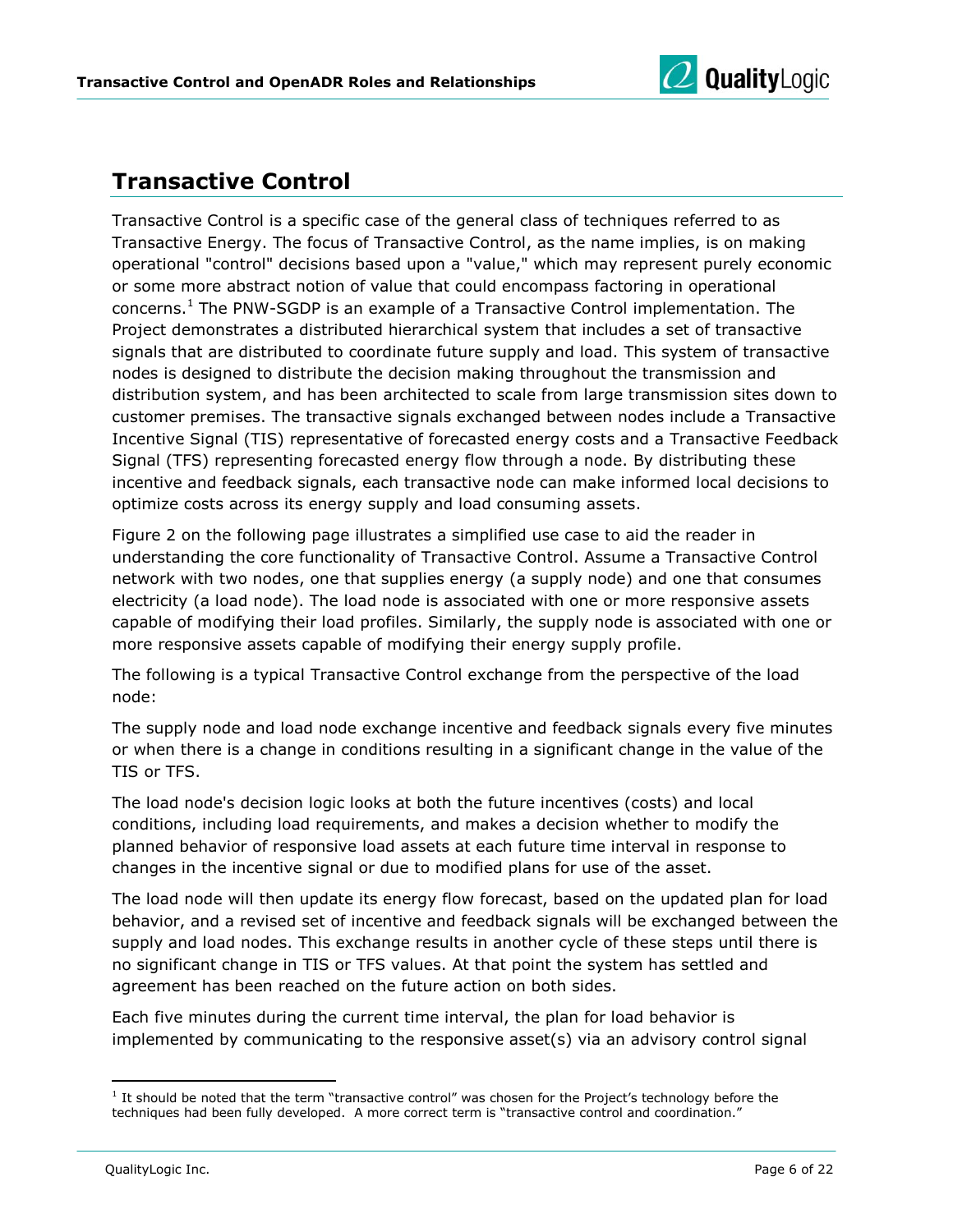

(ACS). The ACS signal is functionally equivalent in this example to a Demand Response event in the OpenADR standard.



*Figure 2 - Transactive Control*

The core framework for the PNW-SGDP reference implementation of transactive control is IBM's Internet-scale Control System (iCS) an implementation of ISO/IEC 18012. This standard outlines a methodology for abstracting control system primitives such that the triggering and reporting on the control behavior can occur across disparate implementations from different vendors. In transactive control this provides a framework for the control of responsive assets that may uses a wide variety of control standards and transports.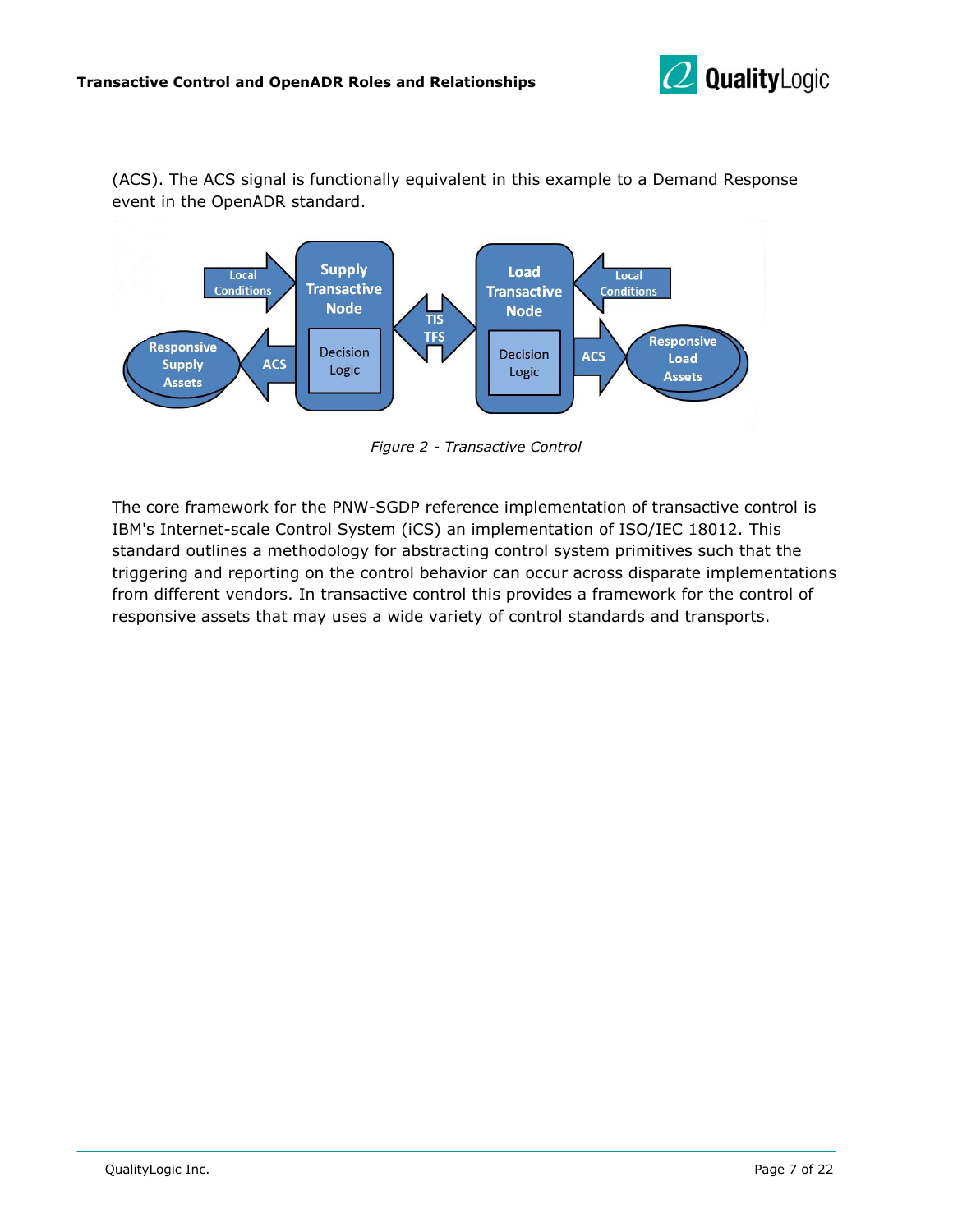

#### <span id="page-8-0"></span>**Energy Market Information Exchange (EMIX)**

The OASIS Energy Market Information Exchange (EMIX) standard defines an information model to exchange price and product information for power and energy markets. Prices and products are actionable information. Automated systems can use the EMIX standardized information model to make decisions which optimize energy and economic results.

In energy markets, the price is strongly influenced by the time of delivery. EMIX utilizes the OASIS WS-Calendar standard to efficiently convey a delivery schedule context around the EMIX price and product information. Price may also be influenced by how the energy is produced or generated and EMIX allows energy products to be differentiated along these lines.

EMIX is intended for commercial transactions in all types of energy markets. Transactions start with a tender, which is an offer to buy or sell between two parties. Once agreement is reached, parties agree to a transaction, which is a contract or award. The parties to the transaction then perform by arranging for supply, transport, consumption, settlement, and payment. The EMIX standard provides a generalized information model for the tenders and transactions. EMIX also supports energy options, which is an instrument that gives the buyer the right, but not the obligation, to buy or sell a product at a set price during a given time window.

It is best to think of EMIX as a tool box that can be utilized to construct energy products for a given market and need. The tools include inheritance methods to efficiently communicate the same product being delivered in different time frames (gluons, sequences), methods to describe standard terms and market expectations (market context), and methods to express the source of energy or its environmental characteristics (warrants).

The EMIX standard defines a set of extensions specific to representing power products with support for characteristics such as real, apparent, or reactive power, as well as ways to describe levels and tiers. These extensions are used in the standard to define the following detailed EMIX product descriptions:

- Power products that are bought under terms that specify the energy and its rate of  $\bullet$ delivery over a duration, or made available for up to the maximum deliverable by the in-place infrastructure
- Resource offers that include characteristics of generators, storage resources, and  $\bullet$ loads that produce power through curtailment, as well as the prices and quantities of products/services offered
- Transport products provide for the transport of a product using transmission and distribution facilities from one location to another. Transport pricing includes factors such as energy loses and congestion prices.

Each of these products supports a wide variety of transaction types such as Full Requirements Power, Transport Services, and Demand Charges. Finally, the EMIX standard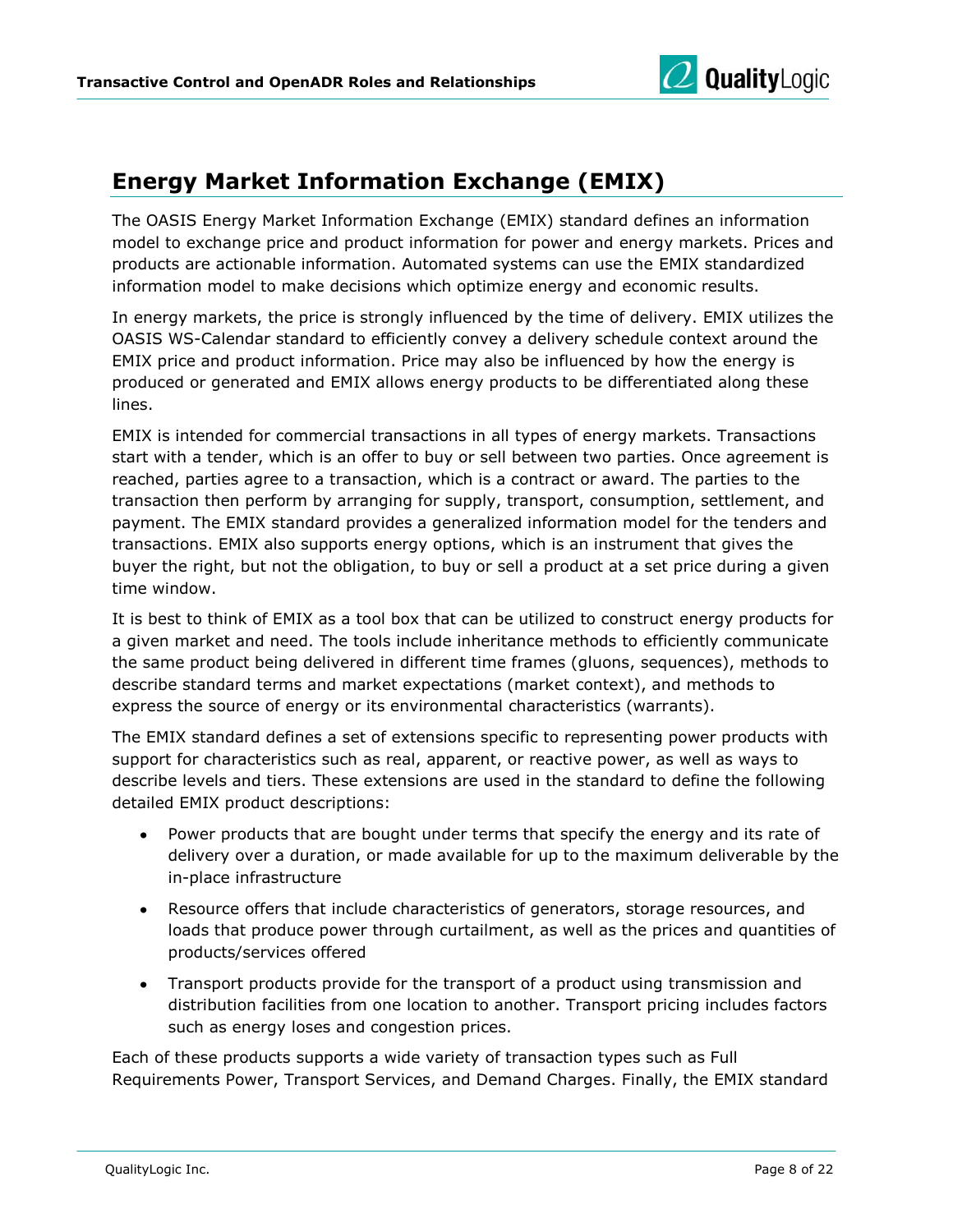

defines a profile for representing power products used in a Transactive Energy exchange, referred to as TeMIX. This profile is described in more detail in the following section.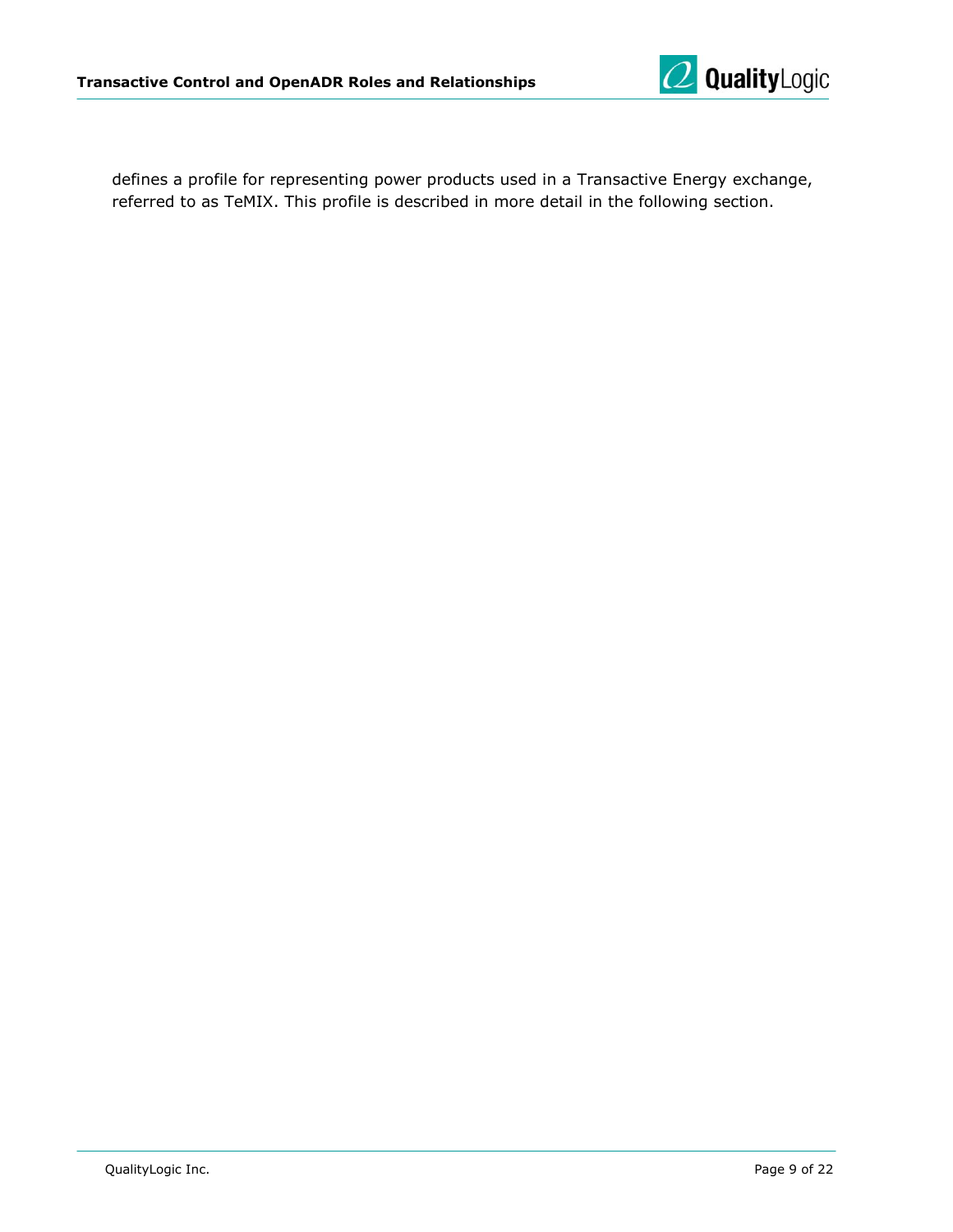

#### <span id="page-10-0"></span>**Transactional EMIX (TeMIX)**

Transactive Energy requires clear signals that can be easily understood within the context of frequent automated exchanges. The OASIS EMIX standard provides a tool box to construct energy products that encompass all the complexity and diversity of the energy marketplace. The TeMiX profile defines a subset of the EMIX power product descriptions by defining conformance rules that constrain the complexity of the power product offerings used in Transactive Energy. Note that the term "profile" refers to a formally-defined subset of a standard targeted at a well-defined usage model.

TeMix products are transactions to deliver power at a constant rate over a single time interval. The price of a TeMIX product does not vary during the single time interval that represents a product. The notion of a constant delivery rate and unchanging price for the limited time durations represented by a TeMIX product greatly simplifies transactions. Each transaction imposes an obligation on the buyer to purchase and on the seller to deliver one of the four TeMIX Power Products listed below:

- TeMIX Power Product
- TeMIX Transport Product
- TeMIX Option Power Product
- TeMIX Option Transport Product

The TeMIX option products describe a transaction type where one party to the transaction has a put option (right to sell) or call option (right to buy). Once the option is exercised, it becomes a TeMIX power or transport product. Option transactions can provide "price insurance" or be used to transact capacity, ancillary services and Demand Response.

The TeMIX profile defines a small subset of EMIX schema elements that are used to define the four TeMIX products, accomplishing the goal of having clear and easily understood transactions.

Note that TeMIX is also a profile in the Energy Interoperation standard, which defines services for exchanging TeMIX products. Energy Interoperation is described later in this document. Furthermore, a broader description of TeMIX from both a technical and business context has been defined in an EMIX white paper (see references in Appendix A).

While TeMIX is an intriguing profile of EMIX, there is not a formal industry alliance attempting to implement the technology and TeMIX does not explicitly account for incorporating consideration of system balancing and control. It is also important to note that TeMIX reflects a specific approach to implementing transactive energy systems and the TeMIX product profiles reflect that particular approach.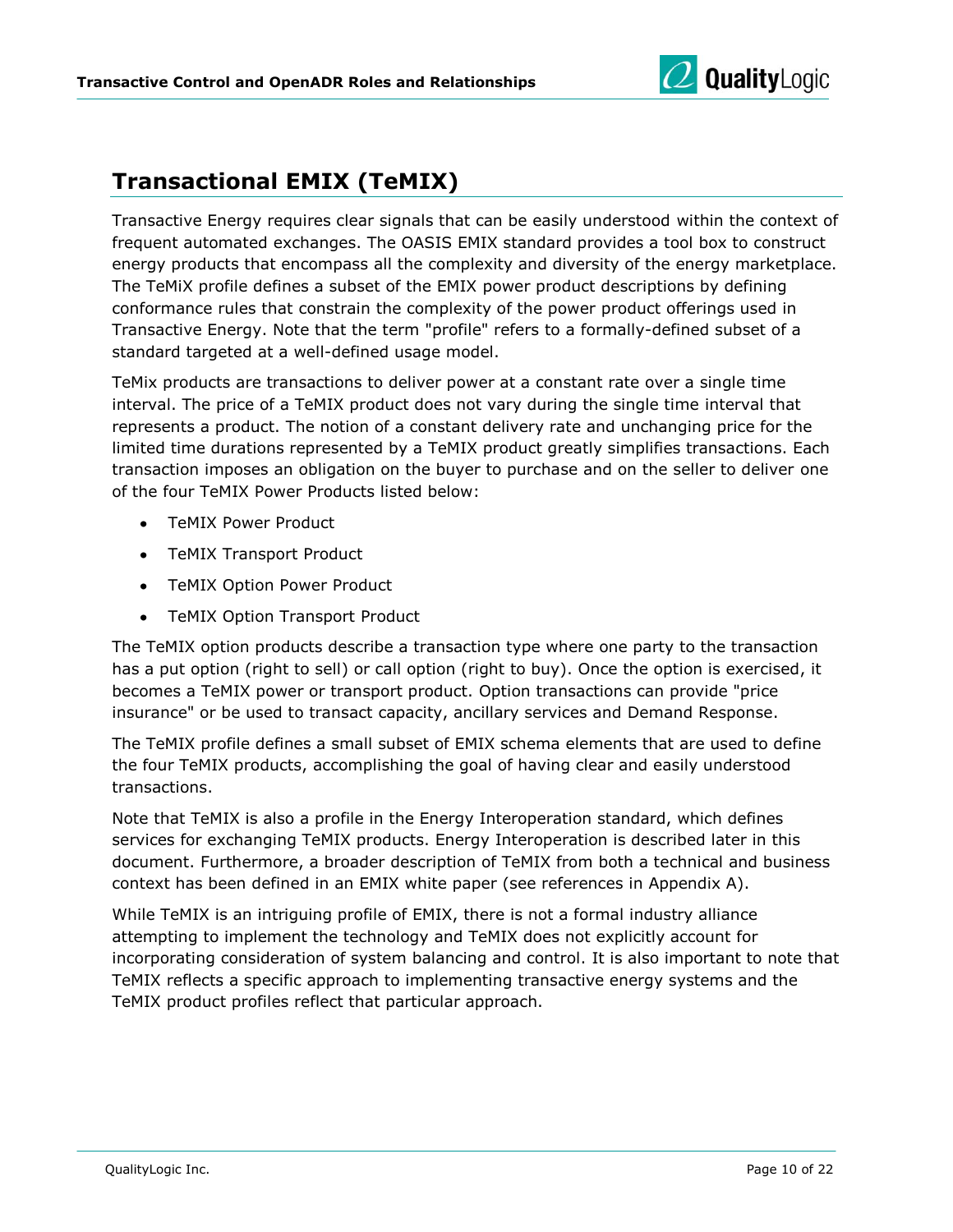

#### <span id="page-11-0"></span>**Energy Interoperation (EI)**

The OASIS Energy Interoperation (EI or Energy Interop) standard describes an information and communication model to coordinate the supply, distribution, and use of energy between two parties. The parties could include energy suppliers and customers, markets and service providers, and many other domains. Messages communicated between parties can communicate price, reliability, and emergency conditions in the context of real time interactions, forward projections, or historical reporting.

EI is intended to support market-based balancing of energy supply and demand while increasing the fluidity of transactions. To balance supply and demand, EI facilitates the scheduling of resources, management of aggregation, communication of scarcity and energy surplus, emergency and reliability events, trading of curtailment and supply of energy, and much more.

EI relies on a standard format for communicating time and intervals (WS-Calendar) and for energy price and product definitions (EMIX). EI further expands the information model for representing energy transactions in the following areas:

- The actors and context around which a transaction takes place parties, resources, market context, targets, Virtual End Nodes (VENs), and Virtual Top Nodes or (VTNs)
- A framework for describing event-based interactions, typically used in Demand Response transactions (Event Descriptions, Active Periods, Event Signals, Baselines).
- A framework for describing resource availability (opt schedules)
- A framework for monitoring, reporting, and projection (report specifier, report scheduler, reports)

EI defines a number of services that use a request-response interaction pattern between parties in a transaction. The payloads contain subsets of the energy information models described in EMIX and the expansion of this model as defined in EI. The services are divided into five broad categories as follows:

- Transaction Services for implementing energy transactions, registration, and tenders (EiRegisterParty, EiTender, EiQuote, EiTransaction, EiDelivery)
- Event Services for implementing events and linked reports (EiEvent)
- Report Services for exchanging remote sensing and feedback (EiReport)
- Enrollment Services for identifying and qualifying service providers, resources, and more (EiEnroll)
- Support Services for additional capabilities (EiAvail, EiOpt, EiMarketContext)

As with EMIX, it is best to think of EI as a tool box that can be utilized to construct automated energy transactions. The EI standard defines profiles which recommend specific EI services for implementing OpenADR, TeMIX, and Pricing Distribution transactions. However, to apply EI to real-world use cases requires substantial sub-setting of the existing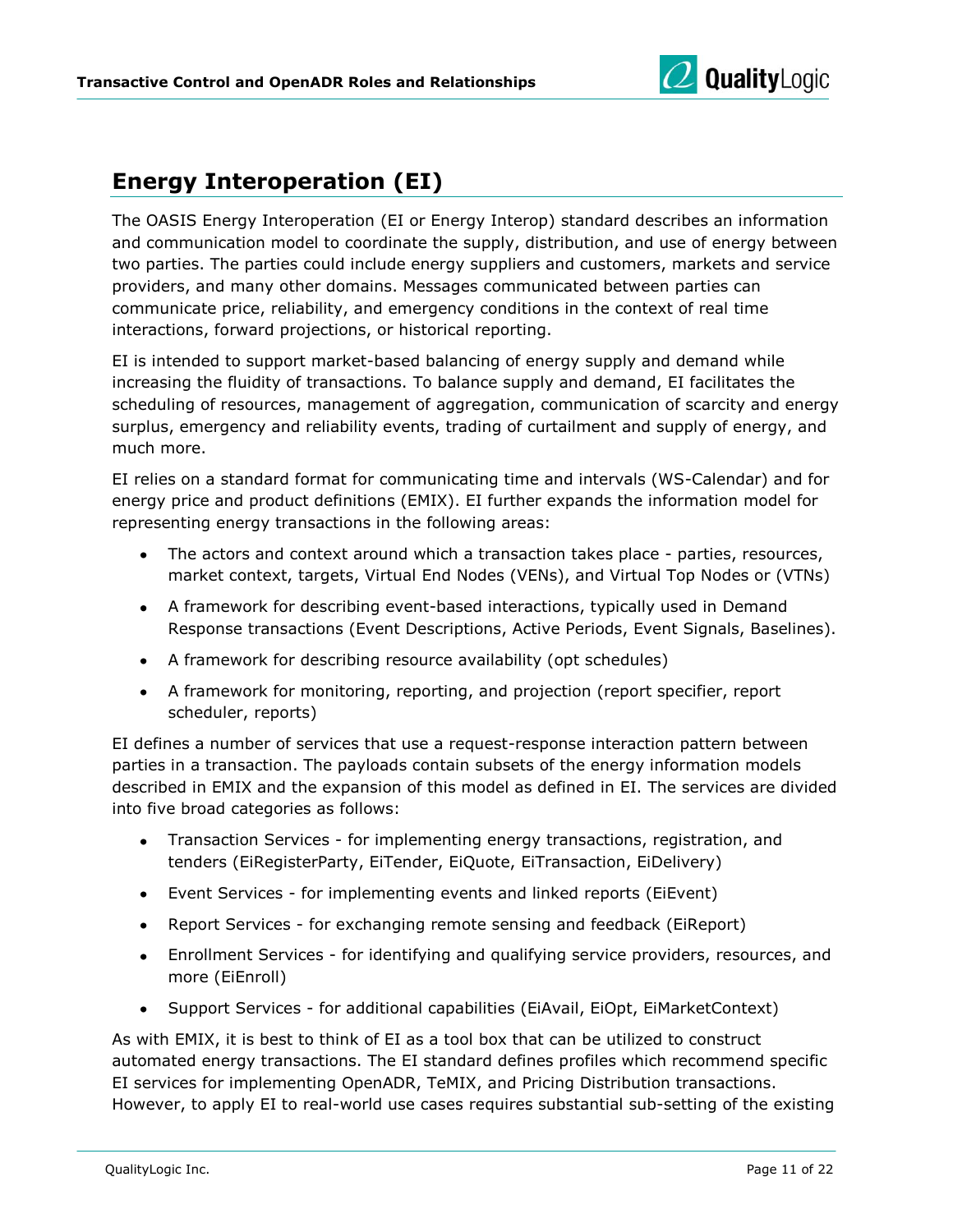

information models, adoption of the relevant service interaction patterns, and the development of conformance rules specific to the business and behavior patterns for the use cases. The following section describes OpenADR 2.0, which is an example of using EI for a specific set of use cases.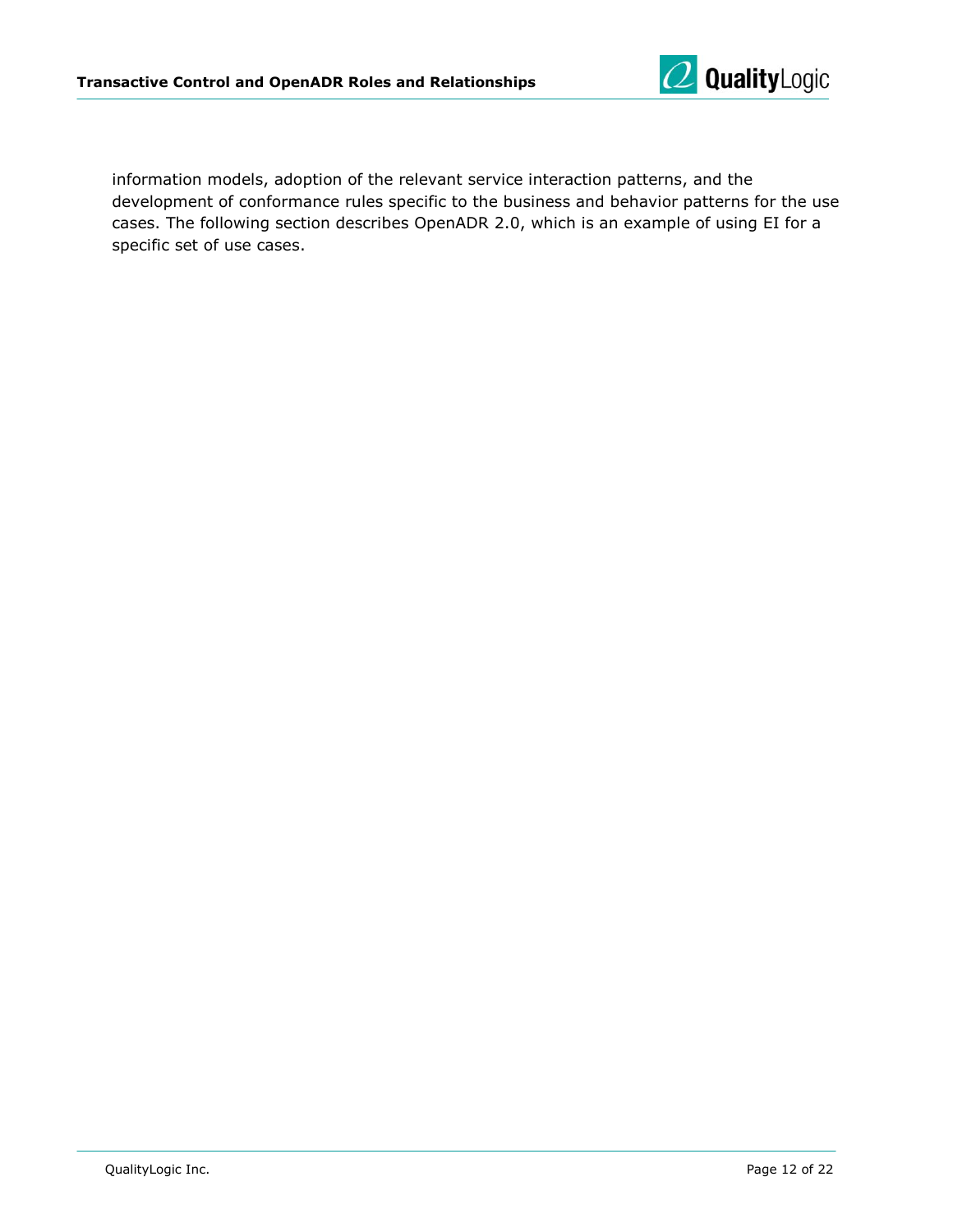

## <span id="page-13-0"></span>**OpenADR 2.0**

OpenADR is an application layer message exchange protocol used for two-way communication of Demand Response (DR), price, and Distributed Energy Resource (DER) signals between the electricity service provider and its customers. OpenADR 2.0 is a subset of the OASIS Energy Interoperability standard. There are two defined subsets for OpenADR 2.0, referred to as the A and B profiles, with the B profile providing much more robust functionality. This discussion will focus on the B profile.

Open ADR has two primary entities: A Virtual Top Node (VTN) that can initiate Demand Response events and a Virtual End Node (VEN) that can participate in an event (i.e., shed load). VTNs and VENs can be implemented in a hierarchical relationship, such as a utility playing the role of a VTN sending events to an aggregator that receives the event as a VEN then propagates the event downstream playing the role of a VTN, as shown in figure 3.



*Figure 3 - OpenADR*

VENs are associated with one or more resources that have a load profile that can be modified. Each VEN has some application logic associated with it, such as an Energy Management System, that has been pre-programmed to initiate a specific set of actions in response to signals contained in the Demand Response event payload sent by the VTN. Note, however, that the application logic is NOT part of OpenADR. The actionable information contained in a Demand Response event can include values such as energy pricing, load dispatches, simple levels, and a wide variety of other signal types, all associated with specific future time intervals.

OpenADR supports the following services in support of Demand Response interactions:

EiEvent Service - Enables VTNs to send events and for VENs to optIn or optOut of events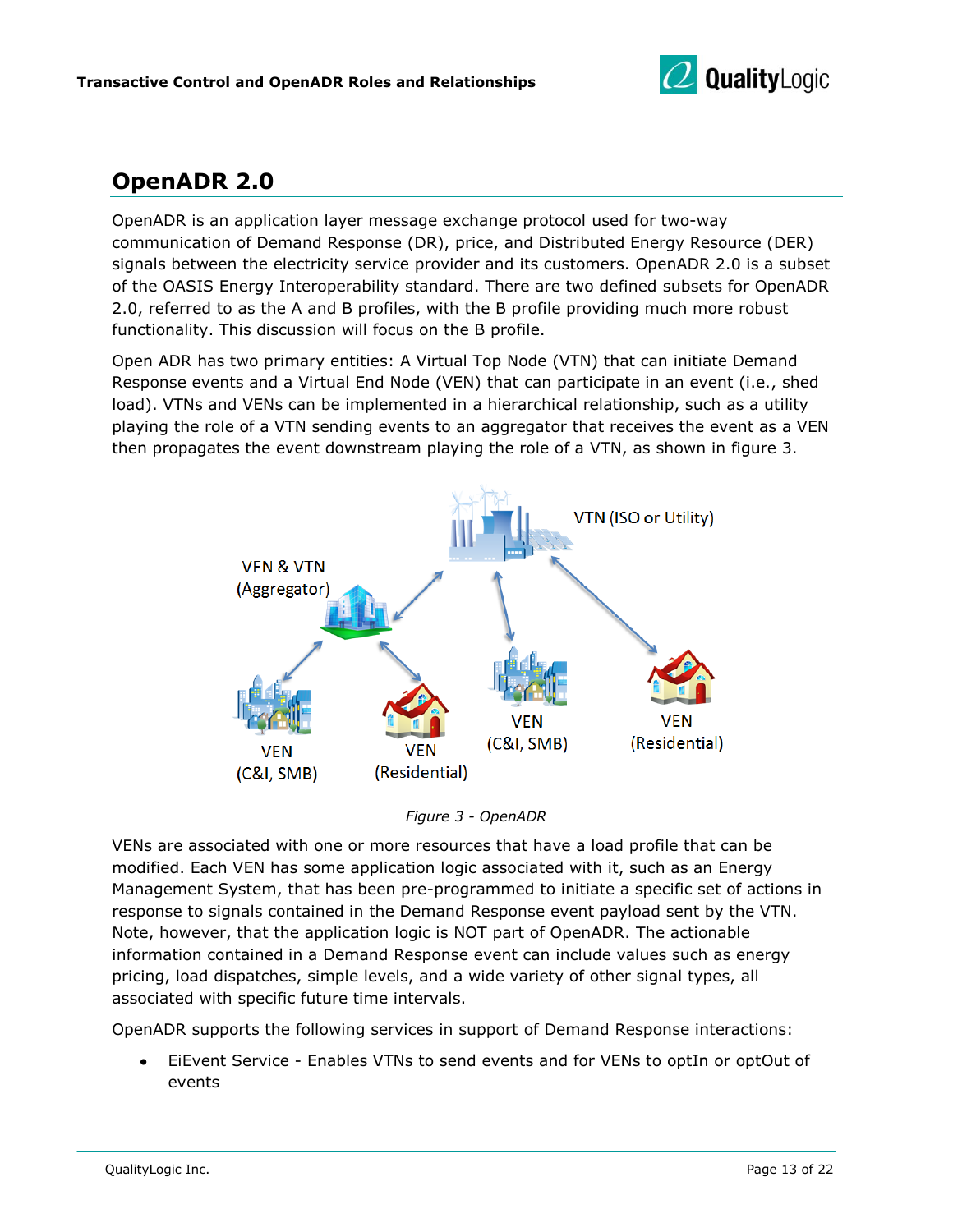

- EiReport Service Enables VTNs and VENs to declare their reporting capabilities, request reports from each other, and to deliver both one shot and periodic reports.
- EiOpt Service Enables VEN to declare temporary availability schedules
- EiRegistration Service Establishes a relationship between a VEN and VTN, but does not include enrollment.

The sub-setting of EI and the business rules necessary to implement OpenADR 2.0 were developed by the OpenADR Alliance. The requirements are captured in a stand-alone specification and XML schema. Part of defining OpenADR 2.0 included using the "tool box" contained in EI to construct standard event signals and report profiles that would be useful for the Demand Response use cases. Standard event signals include things such as energy pricing, load dispatches, and storage levels. Standard report profiles include telemetry usage and status reports, as well as historical reporting of power and energy. OpenADR currently supports two transports, simple http and XMPP, although there are no technical constraints to implementing OpenADR over other transports.

OpenADR 2.0 implementations have been developed by many vendors, and VENs and VTNs from these vendors are being deployed as part of utility Demand Response programs.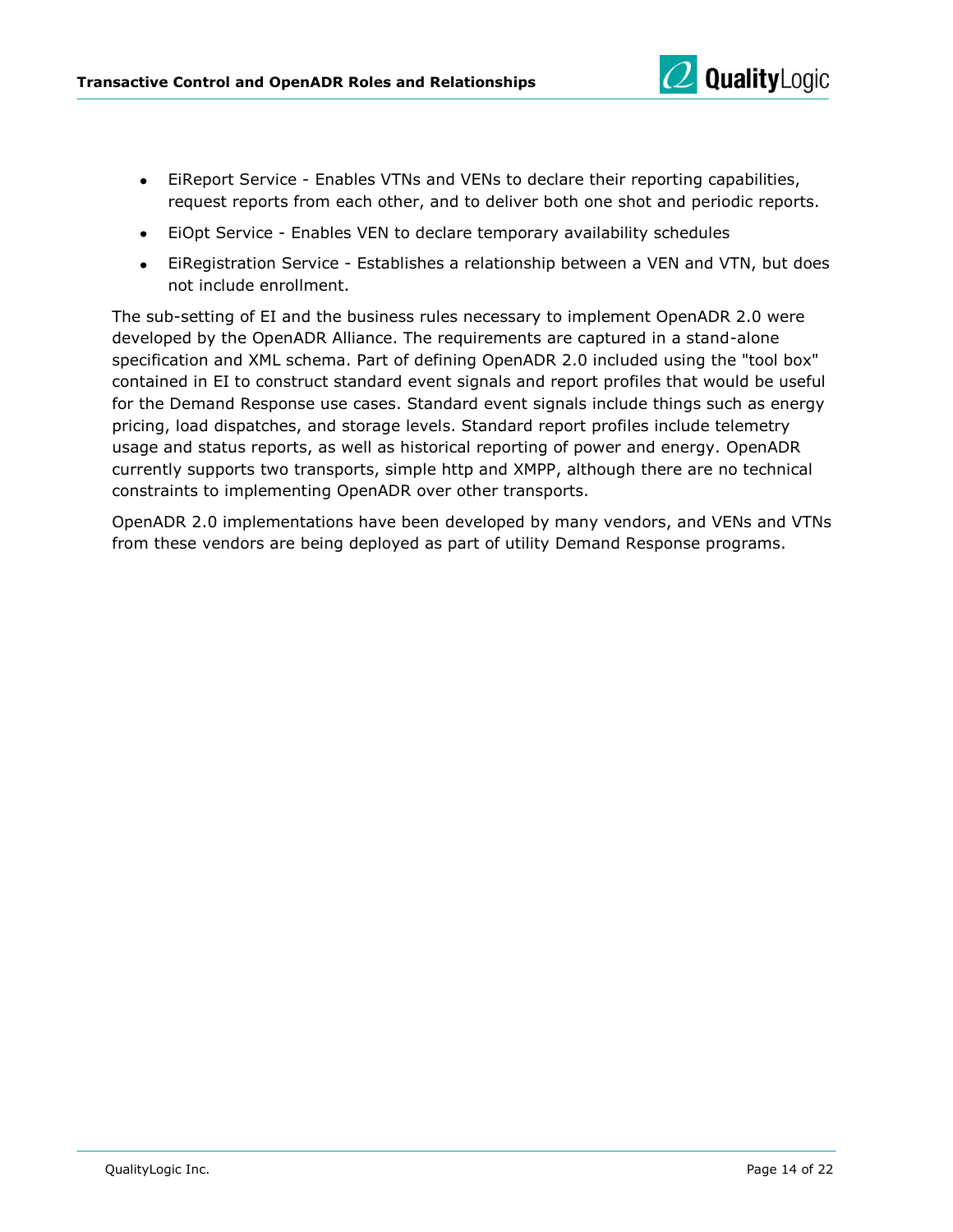

#### <span id="page-15-0"></span>**Summary**

Table 1 below summarizes the key relationships between the each technology discussed in this paper, while Figure 3 on the following page provides a graphical view of these relationships.

|                                         | <b>Transactive</b><br>Energy (TE)                                  | <b>Transactive</b><br>Control (TC)                                           | <b>EMIX</b>                                                     | <b>TeMIX</b>                                                                               | <b>Energy</b><br>Interoperation<br>(EI)                            | OpenADR 2.0 |
|-----------------------------------------|--------------------------------------------------------------------|------------------------------------------------------------------------------|-----------------------------------------------------------------|--------------------------------------------------------------------------------------------|--------------------------------------------------------------------|-------------|
| <b>Transactive</b><br>Energy (TE)       |                                                                    |                                                                              |                                                                 |                                                                                            |                                                                    |             |
| <b>Transactive</b><br>Control (TC)      | TC is an<br>implementation<br>of TE                                |                                                                              |                                                                 |                                                                                            |                                                                    |             |
| <b>EMIX</b>                             | EMIX is a tool<br>box that can be<br>used to define TE<br>products |                                                                              |                                                                 |                                                                                            |                                                                    |             |
| <b>TeMIX</b>                            | TeMIX is a well-<br>defined TE<br>product and a set<br>of services |                                                                              | TeMIX is a<br>power product<br>profile of EMIX                  |                                                                                            |                                                                    |             |
| <b>Energy</b><br>Interoperation<br>(EI) | El is a tool box<br>for constructing<br>TE<br>implementations      |                                                                              | El uses EMIX to<br>define energy<br>products                    | TeMIX is a<br>defined power<br>product and a<br>profile of<br>services for TE<br>exchanges |                                                                    |             |
| OpenADR 2.0                             | OpenADR could<br>be considered an<br>implementation<br>of TE       | OpenADR may<br>be used to<br>control assets in<br>response to ACS<br>signals | OpenADR uses<br><b>EMIX</b> for signal<br>and report<br>objects |                                                                                            | OpenADR is a<br>subset of El as<br>well as a defined<br>El profile |             |

*Table 1 - Technology Relationships*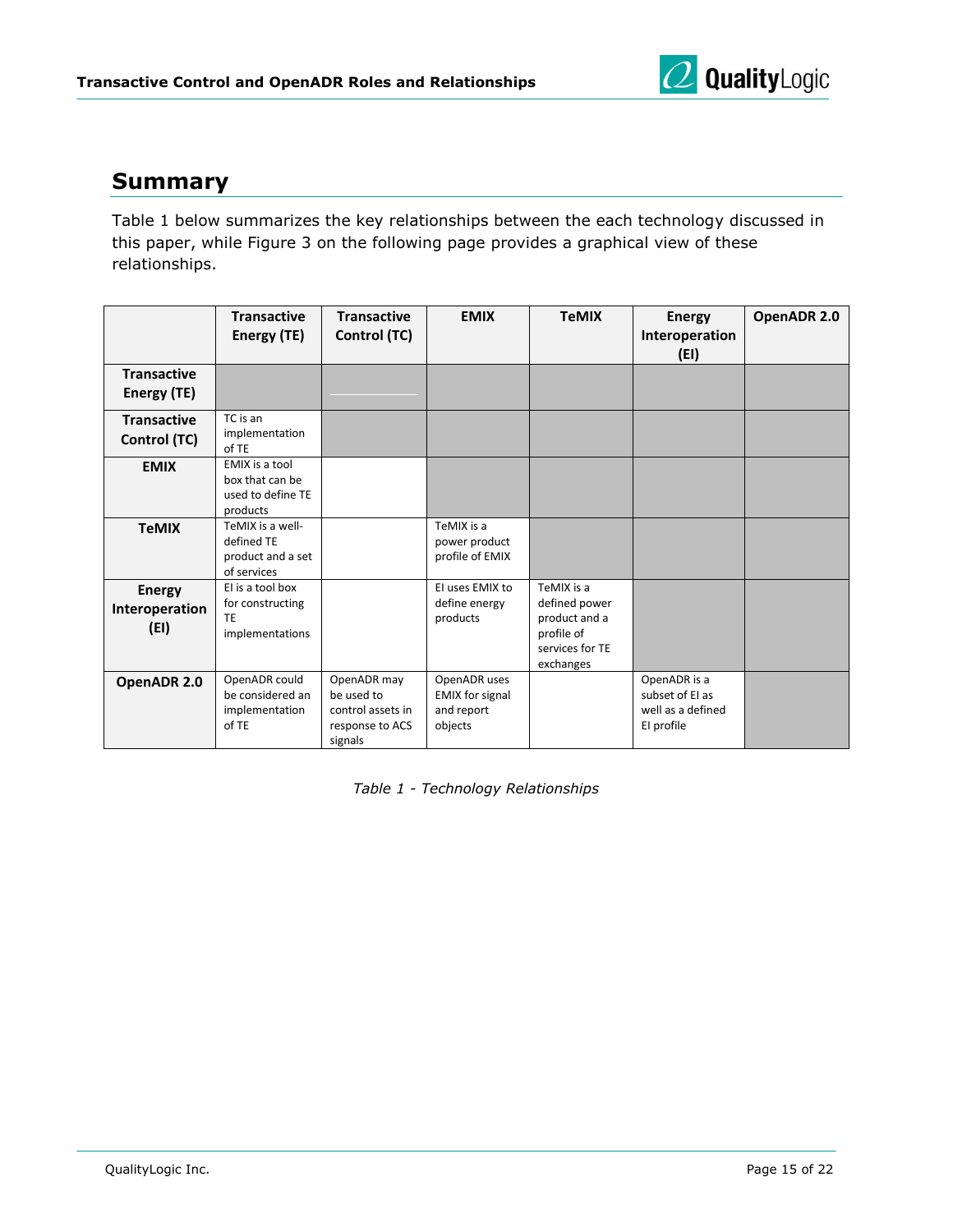



*Figure 3 - Technology Relationships*

The arrow in Figure 3 from the EMIX bubble to the Energy Interop bubble indicates that Energy Interop uses many of the EMIX schema elements, that the EMIX TeMIX power product profiles are related to the TeMIX profile defined in Energy Interop, and that OpenADR pulls in objects from the EMIX schema as well. EMIX serves as an "input" to the other standards/profiles in the Energy Interop bubble.

Another way to look at these technologies is to map them to the relevant layers (2 through 5) of the GridWise Architecture Council (GWAC) Context Setting Framework (GWAC Stack) as shown in Table 2. As EMIX products are included in Energy Interop, it was not mapped separately in this table. Nor was Transactive Energy included in the table as it is a conceptual framework rather than a specific instance of an implementable technology.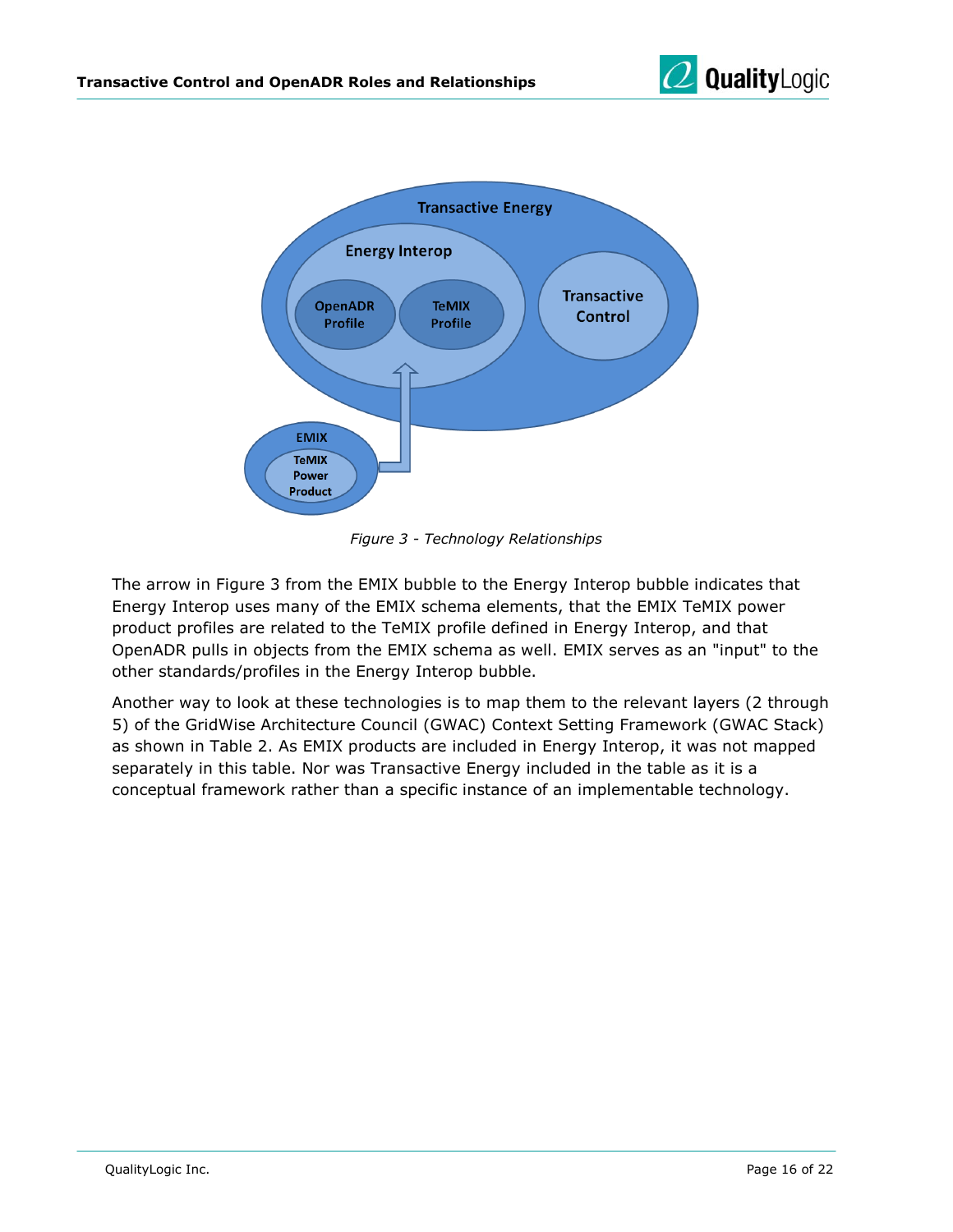

| <b>GWAC Stack</b><br>Layer                                                                                                                           | <b>Transactive</b><br>Control                                                                                              | <b>OpenADR</b>                                                                                                         | <b>Energy</b><br><b>Interop</b>                                                                                                  | <b>TeMIX</b>                                                                                                           |
|------------------------------------------------------------------------------------------------------------------------------------------------------|----------------------------------------------------------------------------------------------------------------------------|------------------------------------------------------------------------------------------------------------------------|----------------------------------------------------------------------------------------------------------------------------------|------------------------------------------------------------------------------------------------------------------------|
| <b>Business</b><br><b>Context</b>                                                                                                                    | Yes, depending on<br>the sophistication of<br>the toolkit functions                                                        | Not Defined                                                                                                            | Not Defined                                                                                                                      | Yes, the TeMIX<br>business context<br>is described a<br><b>EMIX</b> white paper                                        |
| <b>Semantic</b><br><b>Understanding</b>                                                                                                              | Yes, schema and<br>specification<br>describe the<br>semantic meaning<br>of data contained in<br><b>XML data structures</b> | Yes, schema and<br>specification<br>describe the<br>semantic meaning<br>of data contained<br>in XML data<br>structures | Yes, schema and<br>specification<br>describe the<br>semantic meaning<br>of data contained<br>in XML data<br>structures           | Yes, schema and<br>specification<br>describe the<br>semantic meaning<br>of data contained<br>in XML data<br>structures |
| <b>Syntactic</b><br><b>Interoperability</b>                                                                                                          | Formal XML Schema<br>defined for message<br>payloads                                                                       | Formal XMI<br>Schema defined<br>for message<br>payloads                                                                | <b>Formal XML</b><br>Schema defined,<br>although sub-<br>setting would be<br>required for<br>specific<br>application<br>profiles | Profiles of Energy<br><b>Interop and EMIX</b><br>schema are<br>defined for TeMIX.                                      |
| Not formally<br><b>Network</b><br>defined, although<br><b>Interoperability</b><br>iCS was used to<br>facilitate<br>interoperability<br>between nodes |                                                                                                                            | Specific IP based<br>transports and<br>endpoints defined                                                               | Not defined                                                                                                                      | Not defined                                                                                                            |

*Table 2 - GWAC Stack Mapping*

The most notable difference shown in the table above is the inclusion of business context into the Transactive Control and TeMIX technologies. While both TC and TeMIX are forms of transactive energy, the TeMIX notion of financial transactions as part of the transactive exchange between entities is not part of TC, nor is the energy flow feedback in TC part of TeMIX.

Although most of the technologies discussed in this paper play a role in the higher levels of the GWAC stack, such as Business Procedures and Business Objectives, it was the opinion of this author that these higher level GWAC stack layers are outside the formal definition of the technologies.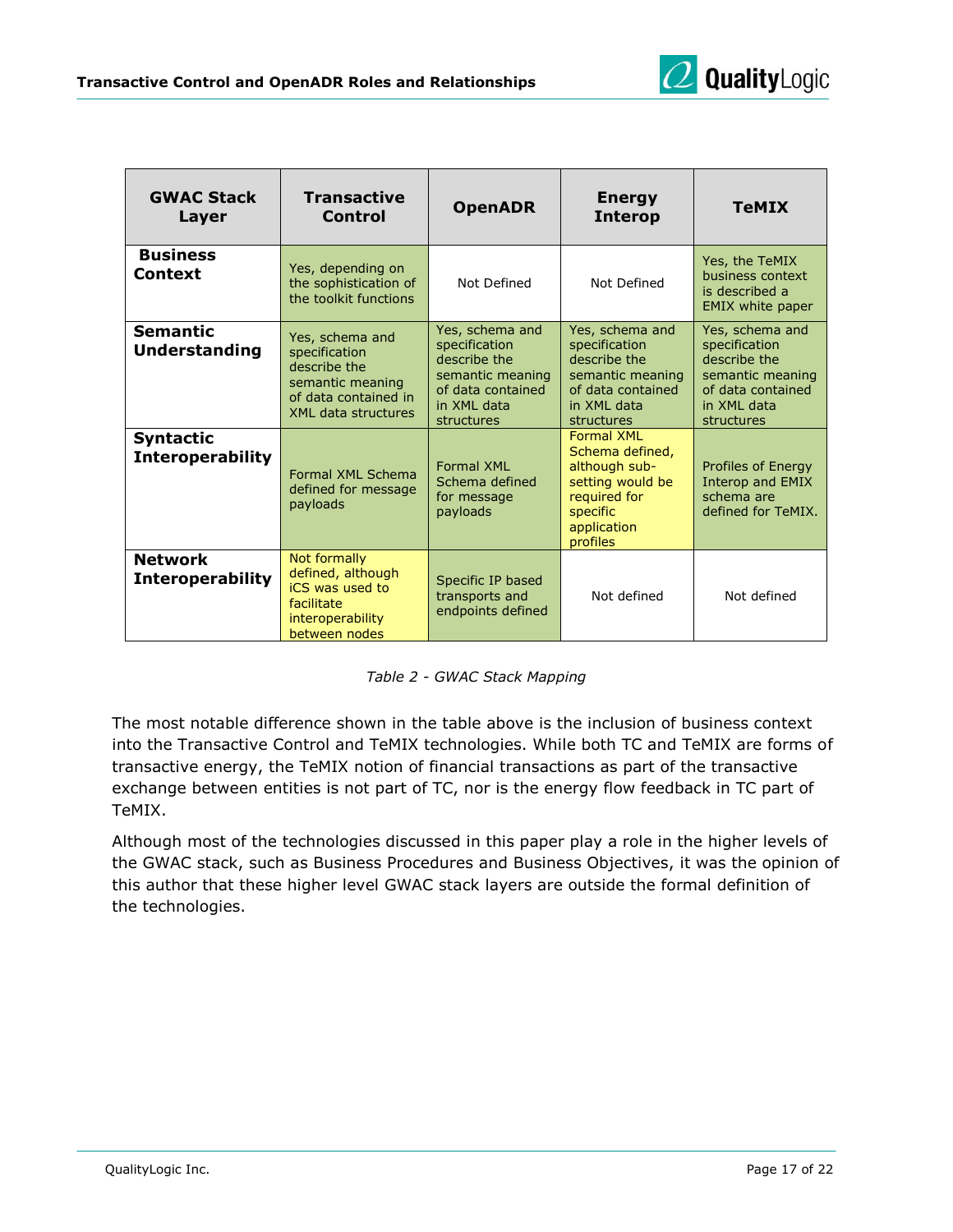

#### <span id="page-18-0"></span>**Conclusions**

The primary intent of this paper is to determine, from the perspective of Transactive Control, whether the other standards discussed in this paper overlap Transactive Control functionally and where they might complement Transactive Control. Based on the previous analysis, only Energy Interop and OpenADR appear to be relevant for a more detailed comparison. Both standards have support for schedules, energy products, communication between transacting parties, and do not have conflicting business contexts.

The following key technical characteristics of the PNW-SGDP Transactive Control technology will be used as the as the basis for comparing Transactive Control to other technologies discussed in this paper.

- Targeted domains span the breadth of smart grid from wholesale to residential HAN
- A topology of node relationships based on the transmission and distribution of electricity
- An interoperability framework capable of interfacing with a diversity of legacy systems
- An application logic framework (Toolkit Framework) that enables the calculation of the delivered cost of energy (TIS) and the forecasted power flow (TFS) at a given location over a series of forecasted time intervals.
- The ability to periodically communicate the delivered cost of energy (TIS) and the forecasted power flow between nodes at a given location over a series of time intervals.
- A driver framework (Toolkit Functions and Asset Models) to enable triggering changes in the load or supply profile of responsive assets in response to changes in TIS/TFS and local conditions (Advisory Control Signals)

Table 3 on the following page uses the TC characteristics to explore whether EI or OpenADR could provide equivalent functionality as that provided by TC.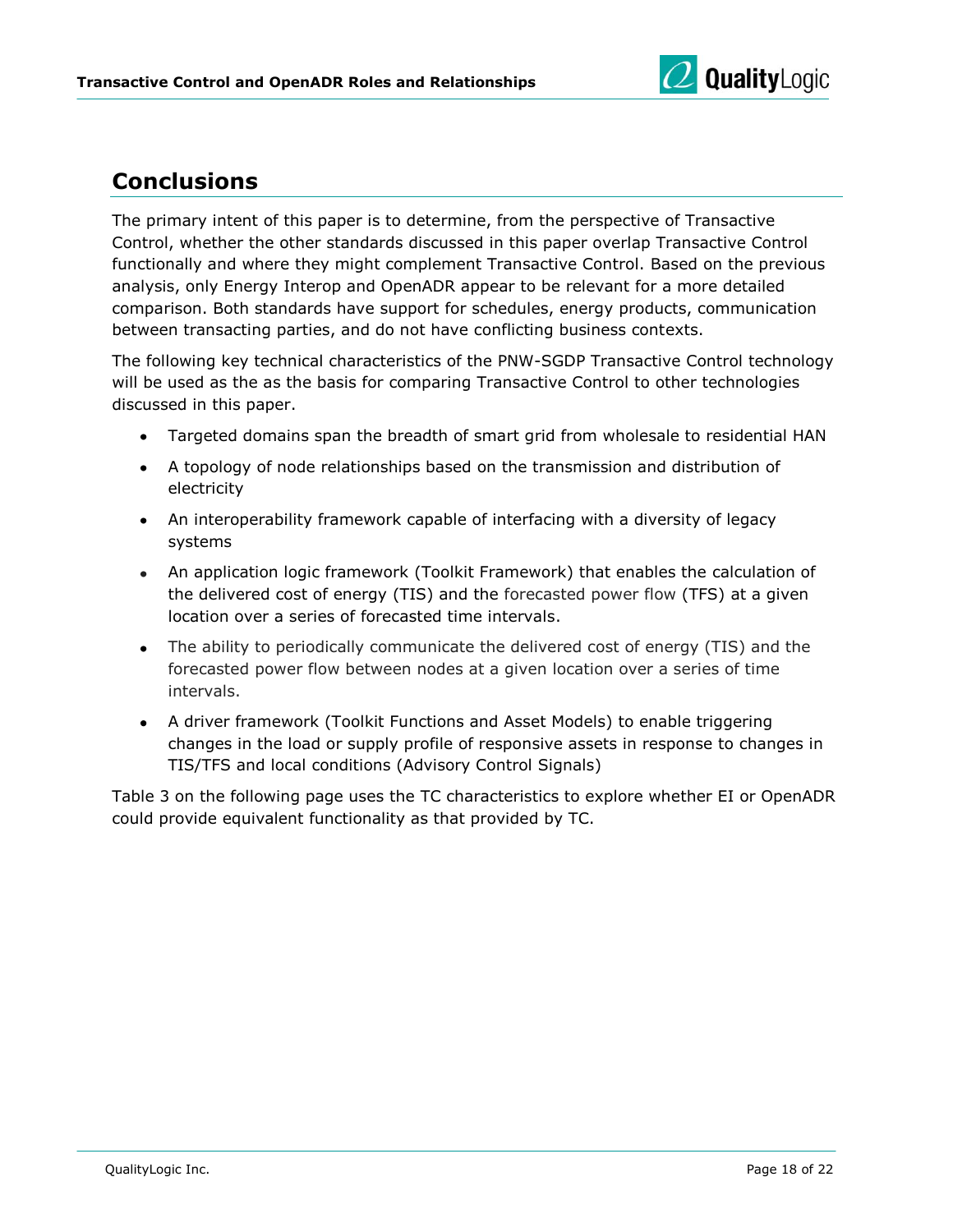

|                             | <b>Energy Interoperation (EI)</b>   |                        | <b>OpenADR (OADR)</b>          |                        |                    |                                     |
|-----------------------------|-------------------------------------|------------------------|--------------------------------|------------------------|--------------------|-------------------------------------|
| TC<br><b>Characteristic</b> | Overlap                             | <b>Complement</b>      | <b>Obstacle</b>                | Overlap                | <b>Complement</b>  | <b>Obstacle</b>                     |
|                             |                                     |                        |                                |                        |                    |                                     |
| <b>Targeted</b>             | EI and TC both                      |                        |                                |                        |                    | OADR targets a                      |
| <b>Domains</b>              | target the full<br>breadth of smart |                        |                                |                        |                    | more limited set<br>of domains than |
|                             | grid domains                        |                        |                                |                        |                    | TC, primarily the                   |
|                             |                                     |                        |                                |                        |                    | utility, and C&I                    |
|                             |                                     |                        |                                |                        |                    | entities                            |
| <b>Nodal Network</b>        | Some El services                    |                        |                                |                        |                    | OADR is a one-                      |
| <b>Topology</b>             | support peer-to-<br>peer            |                        |                                |                        |                    | to-many with<br>VTNs serving        |
|                             | communication                       |                        |                                |                        |                    | multiple VENs.                      |
|                             | and could model                     |                        |                                |                        |                    | The TC topology,                    |
|                             | the                                 |                        |                                |                        |                    | however, allows                     |
|                             | communication                       |                        |                                |                        |                    | for peer-to-peer                    |
|                             | in TC                               |                        |                                |                        |                    | relations, which                    |
|                             |                                     |                        |                                |                        |                    | would require<br>each node to       |
|                             |                                     |                        |                                |                        |                    | support both                        |
|                             |                                     |                        |                                |                        |                    | VEN and VTN                         |
|                             |                                     |                        |                                |                        |                    | interfaces.                         |
| Interop                     |                                     |                        | El does not                    |                        |                    | OADR does not                       |
| <b>Framework</b>            |                                     |                        | contain an                     |                        |                    | contain an                          |
|                             |                                     |                        | equivalent<br>abstracted       |                        |                    | equivalent<br>abstracted            |
|                             |                                     |                        | interface to                   |                        |                    | interface to                        |
|                             |                                     |                        | legacy systems                 |                        |                    | legacy systems                      |
|                             |                                     |                        | as in TC iCS                   |                        |                    | as in TC iCS                        |
| <b>Application</b>          |                                     |                        | El does not                    |                        |                    | OADR does not                       |
| Logic                       |                                     |                        | define an                      |                        |                    | define an                           |
| Framework                   |                                     |                        | application logic<br>framework |                        |                    | application logic<br>framework      |
| <b>TIS/TFS</b>              |                                     | EI could               |                                | OARD could             |                    |                                     |
| Communication               |                                     | communicate            |                                | communicate            |                    |                                     |
|                             |                                     | TIS/TFS using the      |                                | TIS/TFS using the      |                    |                                     |
|                             |                                     | event and<br>reporting |                                | event and<br>reporting |                    |                                     |
|                             |                                     | services,              |                                | services               |                    |                                     |
|                             |                                     | however, a             |                                |                        |                    |                                     |
|                             |                                     | subset of EI           |                                |                        |                    |                                     |
|                             |                                     | would be               |                                |                        |                    |                                     |
|                             |                                     | required               | El does not                    |                        | OADR could be      | OADR does not                       |
| *Driver                     |                                     |                        | provide a                      |                        | used by the local  | provide a                           |
| <b>Framework</b>            |                                     |                        | framework for                  |                        | asset driver to    | framework for                       |
| <b>Triggering</b>           |                                     |                        | transforming                   |                        | implement          | transforming                        |
| <b>Asset Changes</b>        |                                     |                        | signaling into                 |                        | changes to load    | signaling into                      |
|                             |                                     |                        | actionable                     |                        | profiles triggered | actionable                          |
|                             |                                     |                        | behavior                       |                        | by ACS signals     | behavior                            |

\*Referred to as a "Toolkit Framework" in the PNW-SGDP

| Table 3 - TC Characteristics Comparison |  |
|-----------------------------------------|--|
|-----------------------------------------|--|

It is safe to say the there is little overlap between OpenADR and Transactive Control. While OpenADR would be capable of functionally duplicating the message exchange that occurs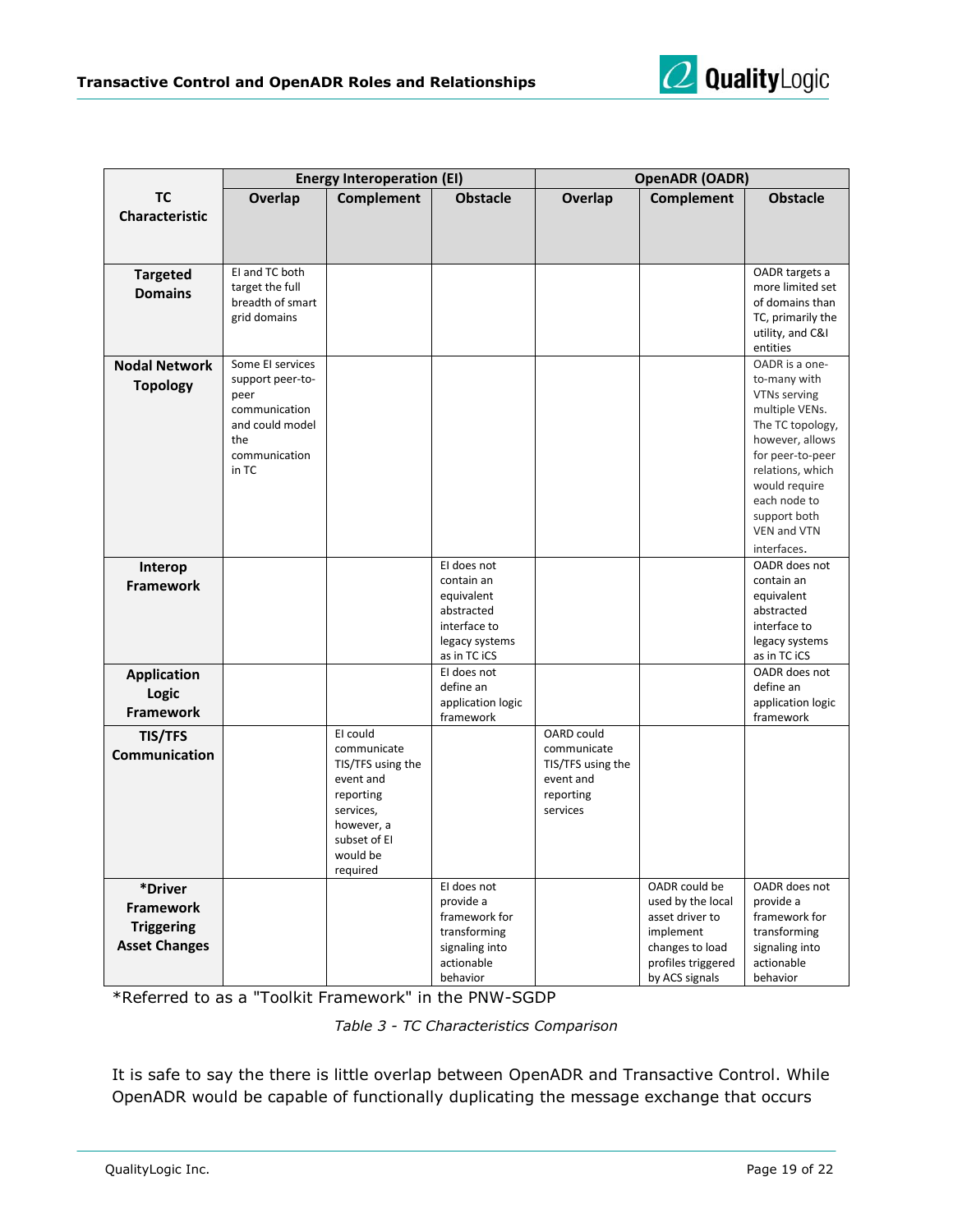

with TIS/TFS signals in Transactive Control, most other key attributes of Transactive Control are not available as part of OpenADR's defined functionality. It should also be noted that OpenADR is focused on a very clear set of use cases, that of Demand Response, and not the more generalized Transactive Energy space.

OpenADR may serve a complementary role in that Demand Response events could be used as follows within the context of TC:

- To signal load profile changes to responsive assets based on Transactive Control ACS signals
- To signal changes to local conditions as a local input to the TC node
- To functionally duplicate the TIS/TFS message exchange to provide a vehicle for migrating Transactive Control into legacy implementations.

Energy Interoperation has a greater degree of overlap with Transactive Control, supporting the same domains and nodal topology, but it still has some notable obstacles to duplicating the functionality contained in Transactive Control. Most notably, EI lacks an application logic framework.

As previously noted, EI is really more of a "tool box" than an implementable standard, and it would require considerable effort for a group of interested stakeholders to transform a "Transactive Control" profile of EI to something approximating the current PNW-SGDP Transactive Control implementation. Nevertheless, leveraging Energy Interoperation might provide an accelerated path to national and international standardization of Transactive Control, as it has done for OpenADR 2.0.

In conclusion, neither OpenADR nor Energy Interoperation provides the equivalent functionality that Transactive Control provides. However, both may prove useful in facilitating the adoption of Transactive Control.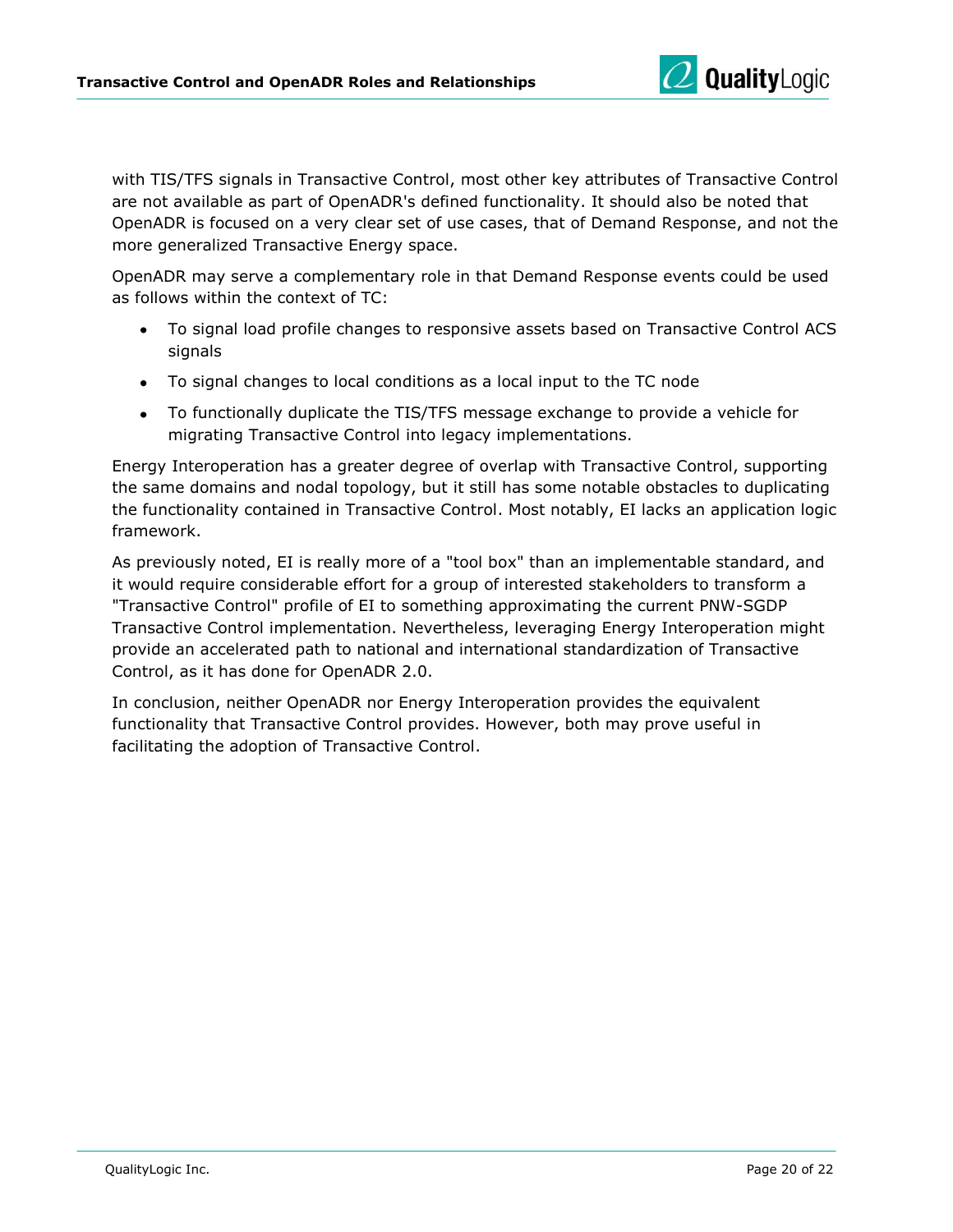

### <span id="page-21-0"></span>**Appendix A: CIM and IEC 61850**

Two other standards, IEC 61850 and CIM (IEC 61968/61970), do have a tangential bearing on the comparison between OpenADR and Transactive Control.

IEC 61850 defines a set of abstract data objects and services that can be mapped to data objects and protocols used in substation automation. Other features of the standard include detailed mapping of the abstract data objects and services to existing substation automation standards such as the Manufacturing Message Specification (MMS) and the definition of an XML-based substation configuration language. A substation could be a Transactive Control node and control of responsive assets may be accomplished utilizing the IEC 68150 data objects and services.

IEC 61968 and 61970 define a common information model for power systems and are used for integration of applications, such as Energy Management Systems from multiple vendors. Many emerging smart energy standards utilize CIM objects where possible in the data definitions. This is certainly true of both OpenADR and its parent specification, Energy Interop. There is an ongoing IEC effort to harmonize the data models of CIM and 61850.

Neither of these standards has a direct bearing on the comparison between Transactive Control and the OpenADR-related standards covered in this paper.